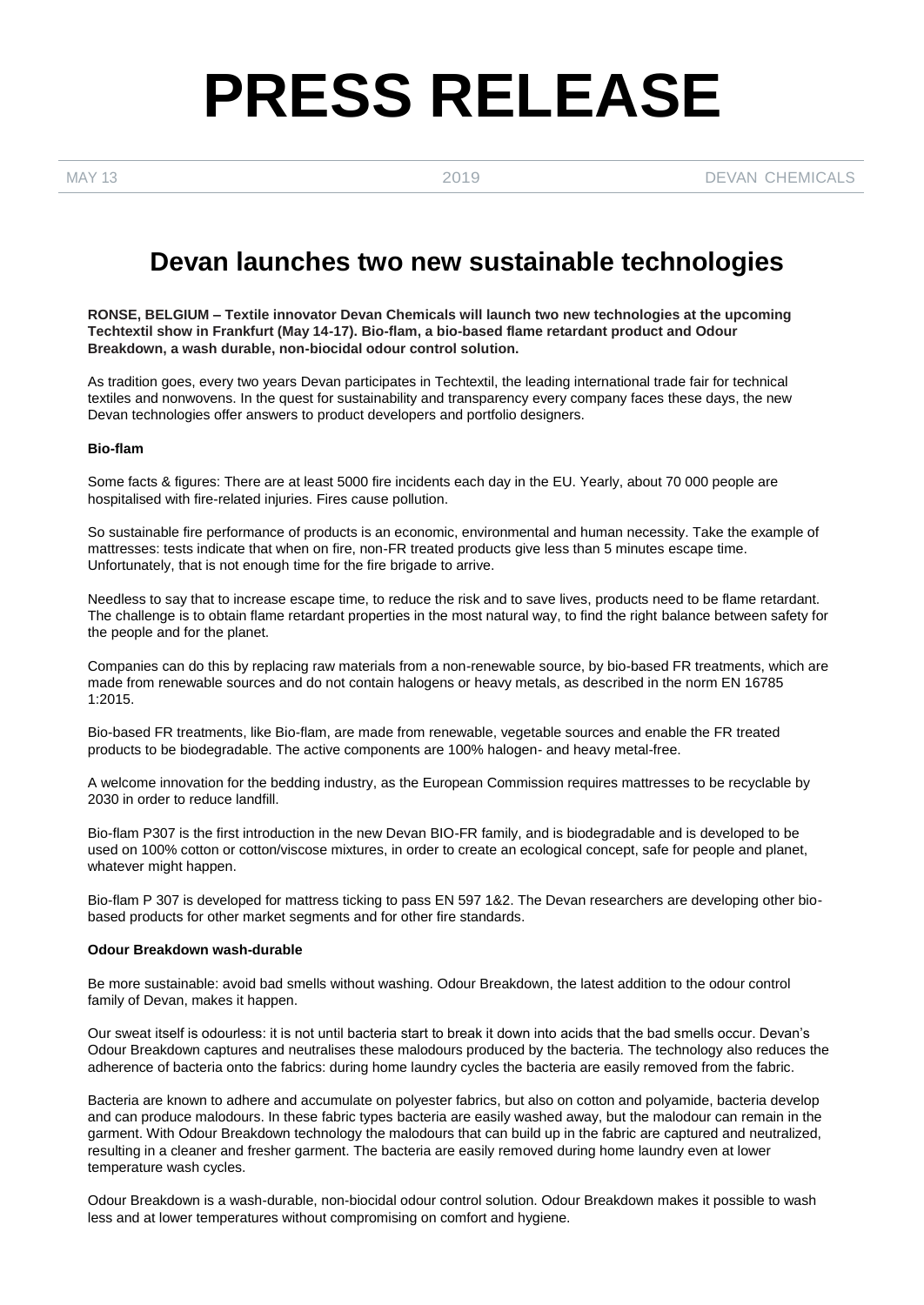#### Customisable:

Odour Breakdown has different application levels, to answer the specific need of the product it needs to fit. The desired wash durability will determine the level of application.

This technology also contains Devan's Moov&Cool technology, this means that at the highest application level, in addition to odour control, the technology can also help in cooling during the sports activity.

[www.devan.net](http://www.devan.net/)



Devan Chemicals is a worldwide developer of speciality chemicals for textiles, headquartered in Belgium and with offices in the UK, Portugal and the USA. The company was founded in 1977 and has a strong focus on innovation, research & development and sustainability. Devan is a leading innovator in the fields of protection (flame retardants), performance (odour control & stain release), thermoregulation (PCM's and cooling technologies such as Moov&Cool®), health & wellness (aromatherapy, R-Vital™ and allergen control) and fibres and yarns (functional masterbatch technologies).

For more information, contact:

- **Felix Vanassche**  [felix.vanassche@devan-be.com](mailto:felix.vanassche@devan-be.com) +32 55 33 57 27
- **Inka Finne**  [ifinne@marketing-solutions.com](mailto:ifinne@marketing-solutions.com) +32 33 13 03 11